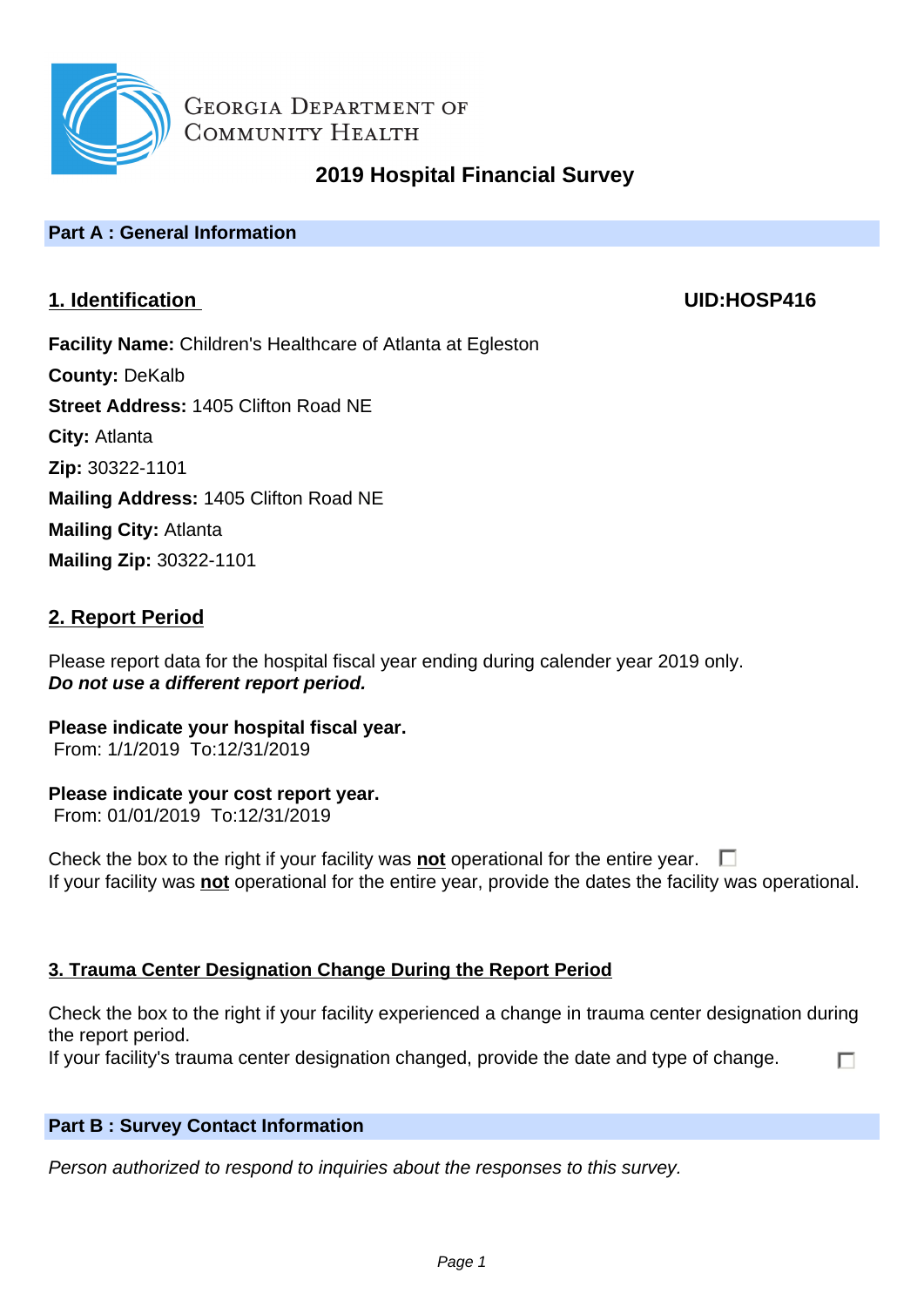**Contact Name:** Sherry Cameron **Contact Title:** Senior Reimbursement Analyst **Phone:** 404-785-7964 **Fax:** 404-943-8054 **E-mail:** sherry.cameron@choa.org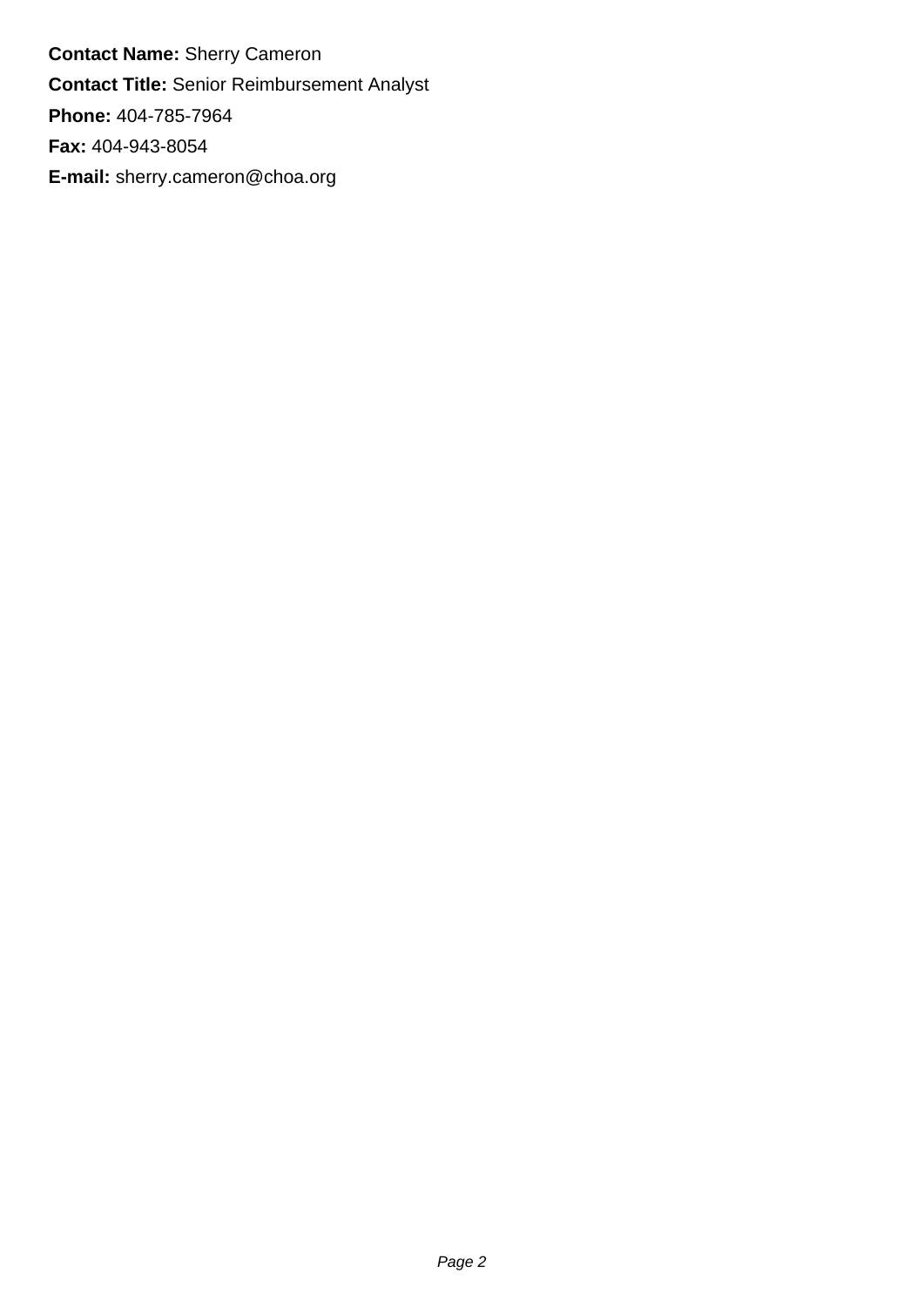## **1. Financial Table**

Please report the following data elements. Data reported here must balance in other parts of the HFS.

| <b>Revenue or Expense</b>                                        | <b>Amount</b> |
|------------------------------------------------------------------|---------------|
| Inpatient Gross Patient Revenue                                  | 1,183,213,764 |
| Total Inpatient Admissions accounting for Inpatient Revenue      | 11,532        |
| <b>Outpatient Gross Patient Revenue</b>                          | 601,074,932   |
| <b>Total Outpatient Visits accounting for Outpatient Revenue</b> | 168,720       |
| Medicare Contractual Adjustments                                 | 28,558,572    |
| <b>Medicaid Contractual Adjustments</b>                          | 816,732,420   |
| <b>Other Contractual Adjustments:</b>                            | 195,941,715   |
| Hill Burton Obligations:                                         | 0             |
| Bad Debt (net of recoveries):                                    | 10,153,386    |
| Gross Indigent Care:                                             | 31,013,933    |
| Gross Charity Care:                                              | 5,403,858     |
| Uncompensated Indigent Care (net):                               | 29,287,056    |
| Uncompensated Charity Care (net):                                | 5,393,711     |
| Other Free Care:                                                 | 2,815,312     |
| <b>Other Revenue/Gains:</b>                                      | 23,363,084    |
| <b>Total Expenses:</b>                                           | 516,807,638   |

## **2. Types of Other Free Care**

Please enter the amount for each type of other free care. The amounts entered here must equal the total "Other Free Care" reported in Part C. Question 1. Use the blank line to indicate the type description and amount for other free care that is not included in the types listed.

| <b>Other Free Care Type</b>  | <b>Other Free Care Amount</b> |
|------------------------------|-------------------------------|
| Self-Pay/Uninsured Discounts |                               |
| <b>Admin Discounts</b>       | 2,815,312                     |
| <b>Employee Discounts</b>    |                               |
|                              |                               |
| <b>Total</b>                 | 2,815,312                     |

## **Part D : Indigent/Charity Care Policies and Agreements**

#### **1. Formal Written Policy**

Did the hospital have a formal written policy or written policies concerning the provision of indigent and/or charity care during 2019? (Check box if yes.)  $\overline{w}$ 

## **2. Effective Date**

What was the effective date of the policy or policies in effect during 2019?

04/23/2018

#### **3. Person Responsible**

Please indicate the title or position held by the person most responsible for adherence to or interpretation of the policy or policies you will provide the department.?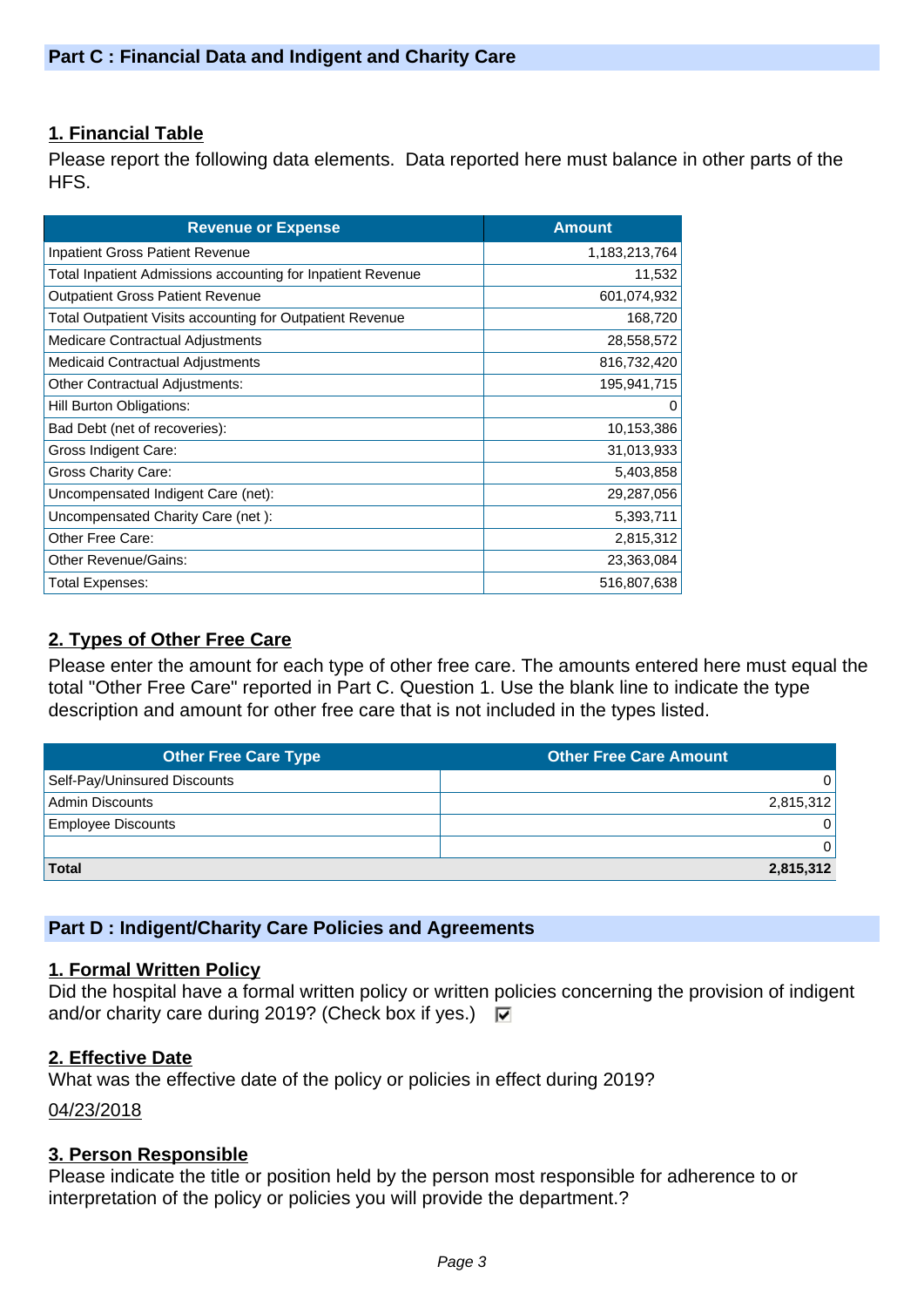## VP Revenue Cycle

## **4. Charity Care Provisions**

Did the policy or policies include provisions for the care that is defined as charity pursuant to HFMA guidelines and the definitions contained in the Glossary that accompanies this survey (i.e., a sliding fee scale or the accomodation to provide care without the expectation of compensation for patients whose individual or family income exceeds 125% of federal poverty level guidelines)? (Check box if  $yes.)$   $\nabla$ 

## **5. Maximum Income Level**

If you had a provision for charity care in your policy, as reflected by responding yes to item 4, what was the maximum income level, expressed as a percentage of the federal poverty guidelines, for a patient to be considered for charity care (e.g., 185%, 200%, 235%, etc.)?

340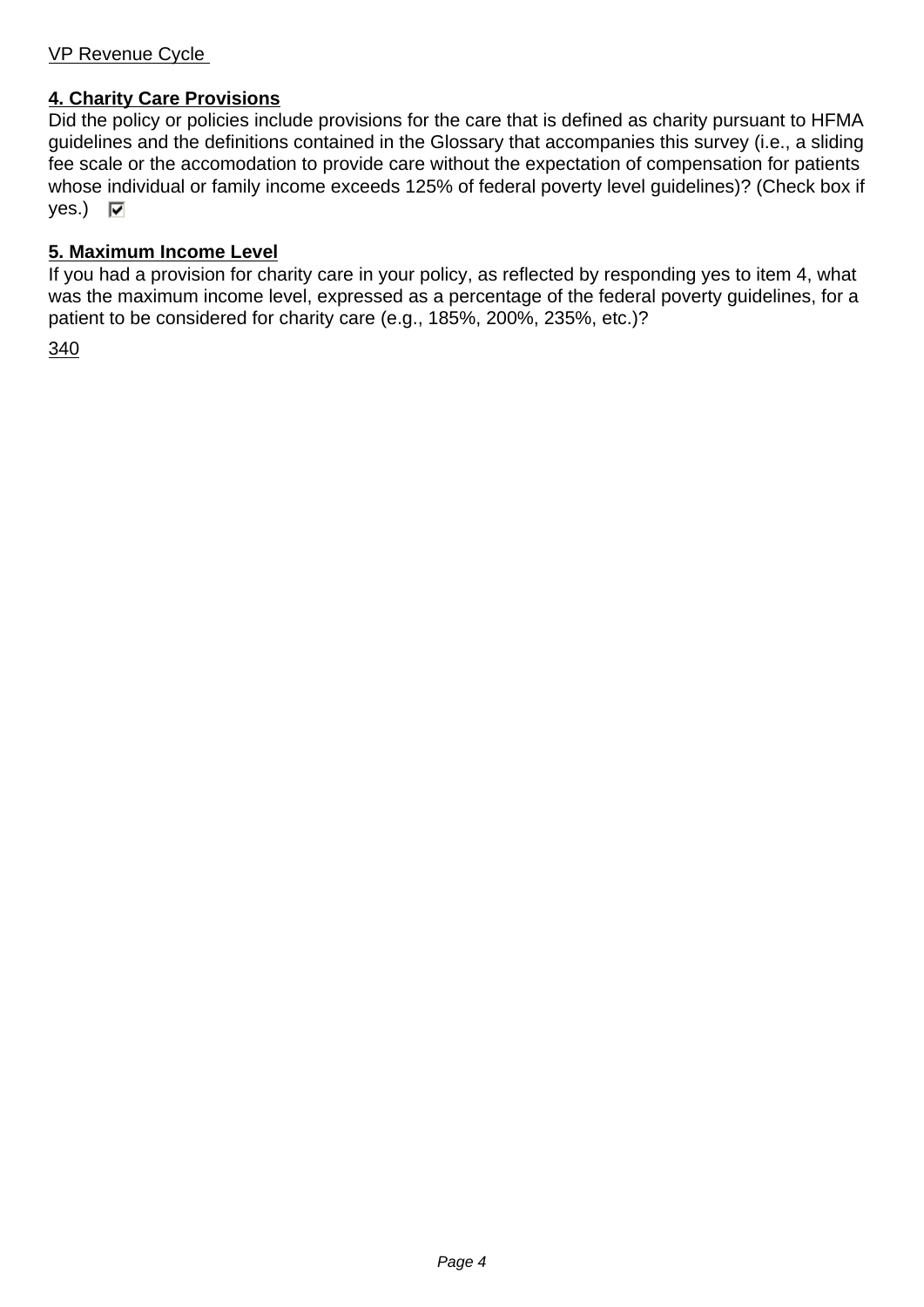## **6. Agreements Concerning the Receipt of Government Funds**

Did the hospital have an agreement or agreements with any city or county concerning the receipt of government funds for indigent and/or charity care during 2019? (Check box if yes.)  $\Box$ 

## **Part E : Indigent And Charity Care**

## **1. Gross Indigent and Charity Care Charges**

Please indicate the totals for indigent and charity care for the categories provided below. If the hospital used a sliding fee scale for certain charity patients, only the net charges to charity should be reported (i.e., gross patient charges less any payments received from or billed to the patient.) Total Uncompensated I/C Care must balance to totals reported in Part C.

| <b>Patient Type</b> | <b>Indigent Care</b> | <b>Charity Care</b> | Total      |
|---------------------|----------------------|---------------------|------------|
| Inpatient           | 12,601,213           | 2,440,629           | 15,041,842 |
| Outpatient          | 18,412,720           | 2,963,229           | 21,375,949 |
| Total               | 31,013,933           | 5,403,858           | 36,417,791 |

## **2. Sources of Indigent and Charity Care Funding**

Please indicate the source of funding for indigent and/or charity care in the table below.

| <b>Source of Funding</b>                   | <b>Amount</b> |
|--------------------------------------------|---------------|
| Home County                                |               |
| <b>Other Counties</b>                      |               |
| City Or Cities                             |               |
| <b>Hospital Authority</b>                  |               |
| State Programs And Any Other State Funds   | 1,346         |
| (Do Not Include Indigent Care Trust Funds) |               |
| <b>Federal Government</b>                  |               |
| Non-Government Sources                     |               |
| <b>Charitable Contributions</b>            |               |
| Trust Fund From Sale Of Public Hospital    |               |
| All Other                                  | 1,735,678     |
| <b>Total</b>                               | 1,737,024     |

## **3. Net Uncompensated Indigent and Charity Care Charges**

Total net indigent care must balance to Part C net indigent care and total net charity care must balance to Part C net charity care.

| <b>Patient Type</b> | <b>Indigent Care</b> | <b>Charity Care</b> | Total      |
|---------------------|----------------------|---------------------|------------|
| Inpatient           | 12,066,727           | 2,430,482           | 14,497,209 |
| <b>Outpatient</b>   | 17,220,329           | 2,963,229           | 20,183,558 |
| Total               | 29,287,056           | 5,393,711           | 34,680,767 |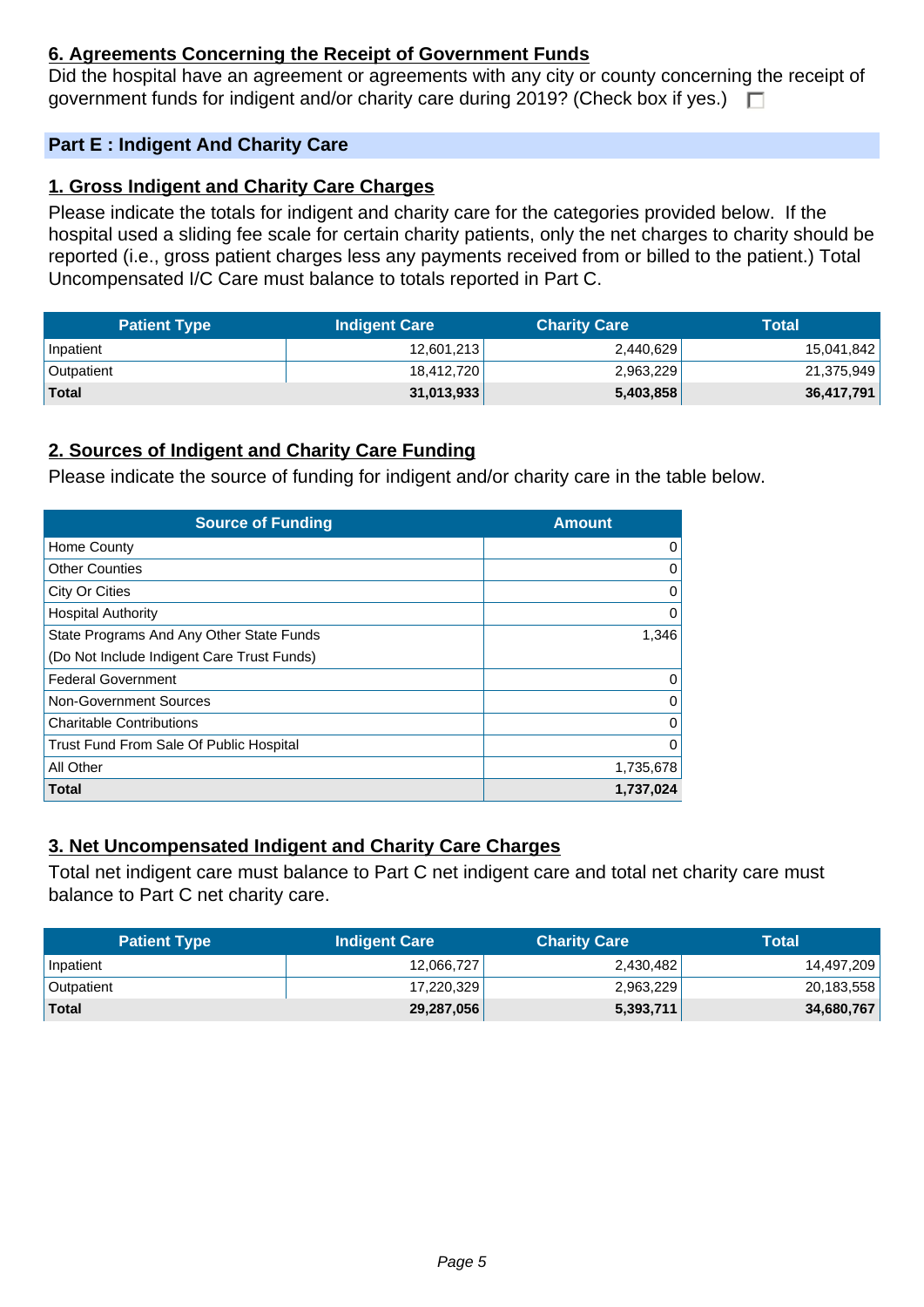## **Part F : Patient Origin**

## **1. Total Gross Indigent/Charity Care By Charges County**

Please report Indigent/Charity Care by County in the following categories. For non Georgia use Alabama, Florida, North Carolina, South Carolina, Tennessee, or Other-Out-of-State. To add a row press the button. To delete a row press the minus button at the end of the row. (You may enter the data on the web form or upload the data to the web form using the .csv file.)

Inp Ad-I = Inpatient Admissions (Indigent Care) Inp Ad-C = Inpatient Admissions (Charity Care) Inp Ch-I = Inpatient Charges (Indigent Care) Inp Ch-C = Inpatient Charges (Charity Care) Out Vis-I = Outpatient Visits (Indigent Care) Out Vis-C = Outpatient Visits (Charity Care) Out Ch-I = Outpatient Charges (Indigent Care) Out Ch-C = Outpatient Charges (Charity Care)

| <b>County</b>   | Inp Ad-I       | Inp Ch-I       | <b>Out Vis-I</b>          | Out Ch-I | Inp Ad-C         | Inp Ch-C    | Out Vis-C        | Out Ch-C       |
|-----------------|----------------|----------------|---------------------------|----------|------------------|-------------|------------------|----------------|
| Alabama         | 20             | 647,052        | 90                        | 111,387  | $\mathbf 0$      | 0           | 1                | 7,891          |
| Appling         | 0              | 0              | $\ensuremath{\mathsf{3}}$ | 252      | $\mathbf 0$      | $\mathbf 0$ | $\pmb{0}$        | 0              |
| Atkinson        | 0              | 0              | $\overline{4}$            | 356      | 0                | 0           | $\mathbf 0$      | 0              |
| Bacon           | 0              | $\mathbf 0$    | 1                         | 33       | $\mathbf 0$      | $\mathbf 0$ | $\pmb{0}$        | $\pmb{0}$      |
| <b>Baker</b>    | 0              | $\mathbf 0$    | $\overline{4}$            | 873      | $\mathbf 0$      | $\mathbf 0$ | $\mathbf 0$      | 0              |
| <b>Baldwin</b>  | 0              | $\mathbf 0$    | 41                        | 26,689   | $\mathbf 0$      | $\mathbf 0$ | $\mathbf 0$      | $\overline{0}$ |
| <b>Banks</b>    | 3              | 3,264          | 37                        | 13,449   | $\mathbf 0$      | $\mathbf 0$ | $\overline{c}$   | 6,895          |
| <b>Barrow</b>   | 12             | 325,041        | 212                       | 183,520  | 0                | $\pmb{0}$   | $\boldsymbol{9}$ | 18,163         |
| <b>Bartow</b>   | 7              | 105,939        | 160                       | 99,968   | 0                | $\mathbf 0$ | $\overline{7}$   | 9,074          |
| Ben Hill        | 0              | 0              | 9                         | 916      | $\pmb{0}$        | $\mathbf 0$ | $\pmb{0}$        | 0              |
| <b>Berrien</b>  | 0              | $\mathbf 0$    | 14                        | 1,907    | $\pmb{0}$        | $\pmb{0}$   | $\pmb{0}$        | 0              |
| <b>Bibb</b>     | $\overline{2}$ | 2,021          | 198                       | 77,545   | 0                | $\mathbf 0$ | 3                | 2,013          |
| Bleckley        | $\mathbf 0$    | $\mathbf 0$    | 8                         | 831      | $\mathbf 0$      | $\pmb{0}$   | $\pmb{0}$        | $\mathbf 0$    |
| <b>Brantley</b> | 0              | $\mathbf 0$    | 10                        | 5,013    | $\pmb{0}$        | $\mathbf 0$ | $\mathbf 0$      | $\mathbf{0}$   |
| <b>Brooks</b>   | 0              | $\mathbf 0$    | 5                         | 682      | 0                | $\mathbf 0$ | $\mathbf{1}$     | 1,797          |
| <b>Bryan</b>    | 0              | $\mathbf 0$    | 16                        | 9,539    | $\pmb{0}$        | $\mathbf 0$ | $\mathbf{1}$     | 1,500          |
| <b>Bulloch</b>  | 0              | $\mathbf 0$    | 22                        | 10,296   | 0                | $\mathbf 0$ | $\pmb{0}$        | 0              |
| <b>Burke</b>    | 0              | $\mathbf 0$    | $\overline{c}$            | 807      | 0                | $\pmb{0}$   | $\mathbf 0$      | $\overline{0}$ |
| <b>Butts</b>    | 2              | 244,850        | 109                       | 50,138   | $\mathbf 0$      | $\mathbf 0$ | $\overline{c}$   | 219            |
| Calhoun         | 0              | 0              | 26                        | 9,027    | $\pmb{0}$        | $\pmb{0}$   | $\pmb{0}$        | $\mathbf 0$    |
| Camden          | 0              | $\mathbf 0$    | $\mathbf{1}$              | 2,539    | 0                | $\mathbf 0$ | $\pmb{0}$        | 0              |
| Candler         | 0              | 0              | 1                         | 398      | $\boldsymbol{0}$ | $\mathbf 0$ | $\mathbf 0$      | $\mathbf{0}$   |
| Carroll         | 5              | 6,859          | 199                       | 142,672  | $\pmb{0}$        | $\mathbf 0$ | 13               | 93,941         |
| Catoosa         | 0              | 0              | $\overline{4}$            | 445      | 0                | $\pmb{0}$   | $\mathbf 0$      | 0              |
| Chatham         | 5              | 117,485        | 64                        | 35,339   | $\pmb{0}$        | $\mathbf 0$ | $\mathbf 0$      | $\pmb{0}$      |
| Chattahoochee   | $\overline{0}$ | $\Omega$       | $17$                      | 8,800    | 0                | $\Omega$    | $\mathbf 0$      | $\Omega$       |
| Chattooga       | 0              | $\overline{0}$ | 34                        | 8,177    | $\mathsf 0$      | $\mathbf 0$ | $\mathbf 0$      | $\mathbf 0$    |
| Cherokee        | 12             | 170,963        | 224                       | 123,820  | 5                | 1,833       | $\,$ 6 $\,$      | 10,954         |
| Clarke          | $\overline{c}$ | 1,853          | 143                       | 52,504   | $\sqrt{2}$       | 21,695      | 38               | 205,140        |
| Clay            | $\overline{0}$ | $\pmb{0}$      | $\mathbf 2$               | 112      | $\pmb{0}$        | $\mathbf 0$ | $\mathbf 0$      | $\mathbf{0}$   |
| Clayton         | 86             | 936,739        | 1,829                     | 947,604  | 15               | 1,514,700   | 132              | 626,269        |
| Clinch          | $\pmb{0}$      | $\pmb{0}$      | $\mathbf{1}$              | 126      | $\pmb{0}$        | $\pmb{0}$   | $\pmb{0}$        | $\pmb{0}$      |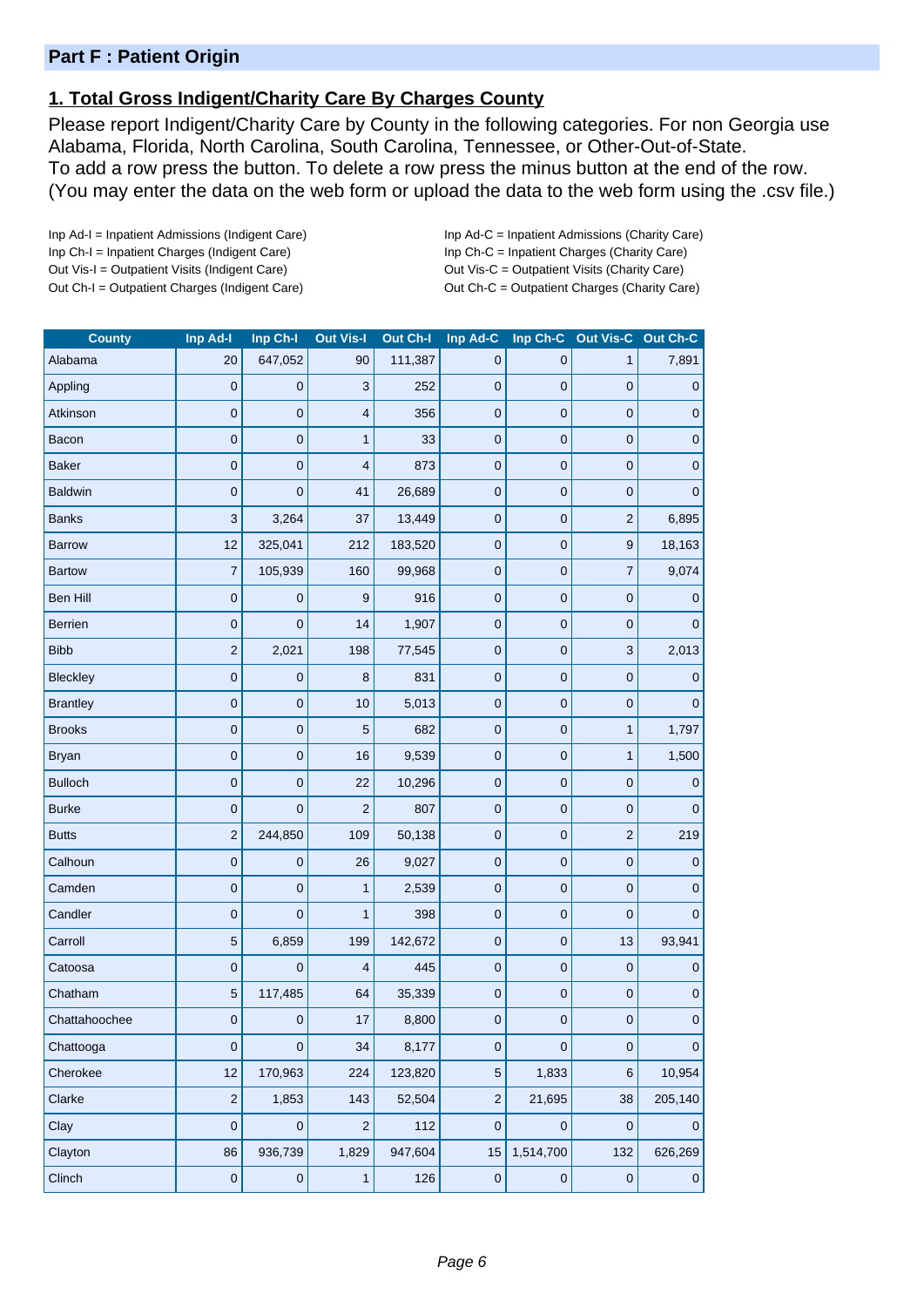| Cobb          | 47                        | 527,954        | 912          | 431,022   | 6                         | 5,536          | 48                      | 474,446      |
|---------------|---------------------------|----------------|--------------|-----------|---------------------------|----------------|-------------------------|--------------|
| Coffee        | $\mathbf 0$               | $\mathbf 0$    | 12           | 6,420     | $\mathbf 0$               | 0              | $\overline{c}$          | 11,178       |
| Colquitt      | $\mathbf 0$               | $\mathbf 0$    | 31           | 5,200     | 0                         | 0              | $\pmb{0}$               | $\mathbf{0}$ |
| Columbia      | $\mathbf 0$               | $\mathbf 0$    | 8            | 4,113     | $\pmb{0}$                 | $\mathbf 0$    | $\pmb{0}$               | $\mathbf 0$  |
| Cook          | $\overline{2}$            | 591,993        | 39           | 10,082    | $\mathbf 0$               | 0              | $\pmb{0}$               | $\pmb{0}$    |
| Coweta        | 12                        | 52,588         | 375          | 237,319   | $\overline{2}$            | 4,176          | 12                      | 4,767        |
| Crawford      | $\mathbf 0$               | $\mathbf 0$    | 15           | 1,645     | 0                         | $\mathbf 0$    | $\pmb{0}$               | $\pmb{0}$    |
| Crisp         | $\mathbf 0$               | $\mathbf 0$    | 14           | 2,342     | $\mathbf 0$               | $\mathbf 0$    | $\pmb{0}$               | $\pmb{0}$    |
| Dade          | $\mathbf 0$               | $\overline{0}$ | $\mathbf{1}$ | 11        | $\mathbf 0$               | $\mathbf 0$    | $\pmb{0}$               | $\pmb{0}$    |
| Dawson        | 4                         | 410            | 38           | 14,197    | 0                         | 0              | $\pmb{0}$               | $\mathbf 0$  |
| Decatur       | $\mathbf 0$               | $\mathbf 0$    | 33           | 8,605     | 0                         | $\mathbf 0$    | $\pmb{0}$               | $\pmb{0}$    |
| <b>DeKalb</b> | 212                       | 2,625,355      | 7,360        | 5,684,276 | 7                         | 9,247          | 142                     | 273,794      |
| Dodge         | $\mathbf 0$               | $\overline{0}$ | 9            | 4,968     | $\mathbf 0$               | $\mathbf 0$    | $\mathbf 0$             | $\pmb{0}$    |
| Dooly         | $\mathbf{1}$              | 845            | 5            | 2,178     | $\mathbf 0$               | $\mathbf 0$    | $\pmb{0}$               | $\pmb{0}$    |
| Dougherty     | 3                         | 6,733          | 149          | 59,803    | 0                         | 0              | $\pmb{0}$               | $\mathbf 0$  |
| Douglas       | 15                        | 399,837        | 329          | 274,401   | $\ensuremath{\mathsf{3}}$ | 2,342          | $\overline{c}$          | 20,116       |
| Early         | $\mathbf 0$               | $\mathbf 0$    | 18           | 10,042    | $\mathbf 0$               | $\mathbf 0$    | $\pmb{0}$               | $\mathbf 0$  |
| Effingham     | $\overline{c}$            | 121            | 9            | 4,291     | $\mathbf 0$               | $\mathbf 0$    | $\pmb{0}$               | $\pmb{0}$    |
| Elbert        | $\mathbf 0$               | $\mathbf 0$    | 71           | 38,480    | $\mathbf 0$               | $\mathbf 0$    | $\pmb{0}$               | $\pmb{0}$    |
| Emanuel       | $\mathbf 0$               | $\mathbf 0$    | 27           | 4,191     | 0                         | $\mathbf 0$    | $\pmb{0}$               | $\pmb{0}$    |
| Evans         | $\mathbf 0$               | $\mathbf 0$    | $\mathbf{1}$ | 20        | $\mathbf 0$               | $\mathbf 0$    | $\pmb{0}$               | $\mathbf 0$  |
| Fannin        | $\ensuremath{\mathsf{3}}$ | 208,187        | 14           | 978       | 0                         | $\overline{0}$ | $\mathbf{2}$            | 1,914        |
| Fayette       | $\overline{5}$            | 41,698         | 243          | 148,714   | $\mathbf{1}$              | 877            | 7                       | 15,286       |
| Florida       | $\overline{2}$            | 36,318         | 98           | 35,212    | 4                         | 899            | $\pmb{0}$               | $\mathbf 0$  |
| Floyd         | 19                        | 232,043        | 145          | 203,535   | $\mathbf 2$               | 1,655          | $\,6$                   | 4,877        |
| Forsyth       | 19                        | 107,565        | 126          | 75,293    | $\pmb{0}$                 | 0              | 11                      | 2,409        |
| Franklin      | $\overline{2}$            | 85,913         | 57           | 36,534    | 1                         | 537            | 8                       | $-328$       |
| Fulton        | 124                       | 1,392,015      | 3,574        | 2,853,424 | 16                        | 251,690        | 71                      | 349,315      |
| Gilmer        | $\sqrt{3}$                | 27,965         | 25           | 16,160    | $\pmb{0}$                 | $\pmb{0}$      | $\pmb{0}$               | $\mathbf 0$  |
| Glynn         | $\pmb{0}$                 | $\pmb{0}$      | $\,6$        | 533       | 0                         | $\mathbf 0$    | $\pmb{0}$               | $\mathbf 0$  |
| Gordon        | $\overline{7}$            | 43,562         | 58           | 24,189    | $\mathbf{1}$              | 823            | $\,6$                   | 8,870        |
| Grady         | $\pmb{0}$                 | $\pmb{0}$      | 25           | 17,853    | $\mathsf{O}\xspace$       | $\pmb{0}$      | $\pmb{0}$               | $\mathbf 0$  |
| Greene        | $\overline{c}$            | 1,714          | 36           | 49,339    | $\mathbf 0$               | 0              | 4                       | 34,421       |
| Gwinnett      | 74                        | 240,247        | 2,311        | 1,219,799 | 11                        | 154,660        | 123                     | 312,640      |
| Habersham     | $\mathbf{1}$              | 88             | 68           | 72,029    | $\pmb{0}$                 | 0              | $\overline{\mathbf{c}}$ | 7,871        |
| Hall          | 24                        | 202,973        | 461          | 212,291   | $\overline{2}$            | 200,353        | 14                      | 39,504       |
| Haralson      | $\overline{7}$            | 995            | 85           | 91,878    | $\pmb{0}$                 | $\mathbf 0$    | $\pmb{0}$               | $\mathbf 0$  |
| Harris        | $\overline{\mathbf{4}}$   | 1,691          | 35           | 15,393    | $\mathsf{O}\xspace$       | $\pmb{0}$      | $\pmb{0}$               | $\pmb{0}$    |
| Hart          | 1                         | 6              | 12           | 4,366     | 0                         | $\pmb{0}$      | $\pmb{0}$               | $\mathbf 0$  |
| Heard         | 3                         | 953            | 19           | 6,181     | $\pmb{0}$                 | 0              | $\boldsymbol{0}$        | $\mathbf 0$  |
| Henry         | 83                        | 617,611        | 1,231        | 823,670   | 5                         | 67,036         | 23                      | 46,897       |
| Houston       | $\overline{4}$            | 30,436         | 127          | 64,507    | $\mathbf{1}$              | 35,042         | 11                      | 35,454       |
| Irwin         | $\mathbf 0$               | $\mathbf 0$    | $\sqrt{5}$   | 3,058     | $\mathbf{1}$              | 18,622         | $\pmb{0}$               | $\mathbf 0$  |
| Jackson       | $\,6\,$                   | 39,243         | 159          | 60,767    | $\overline{c}$            | 1,576          | $\sqrt{3}$              | 708          |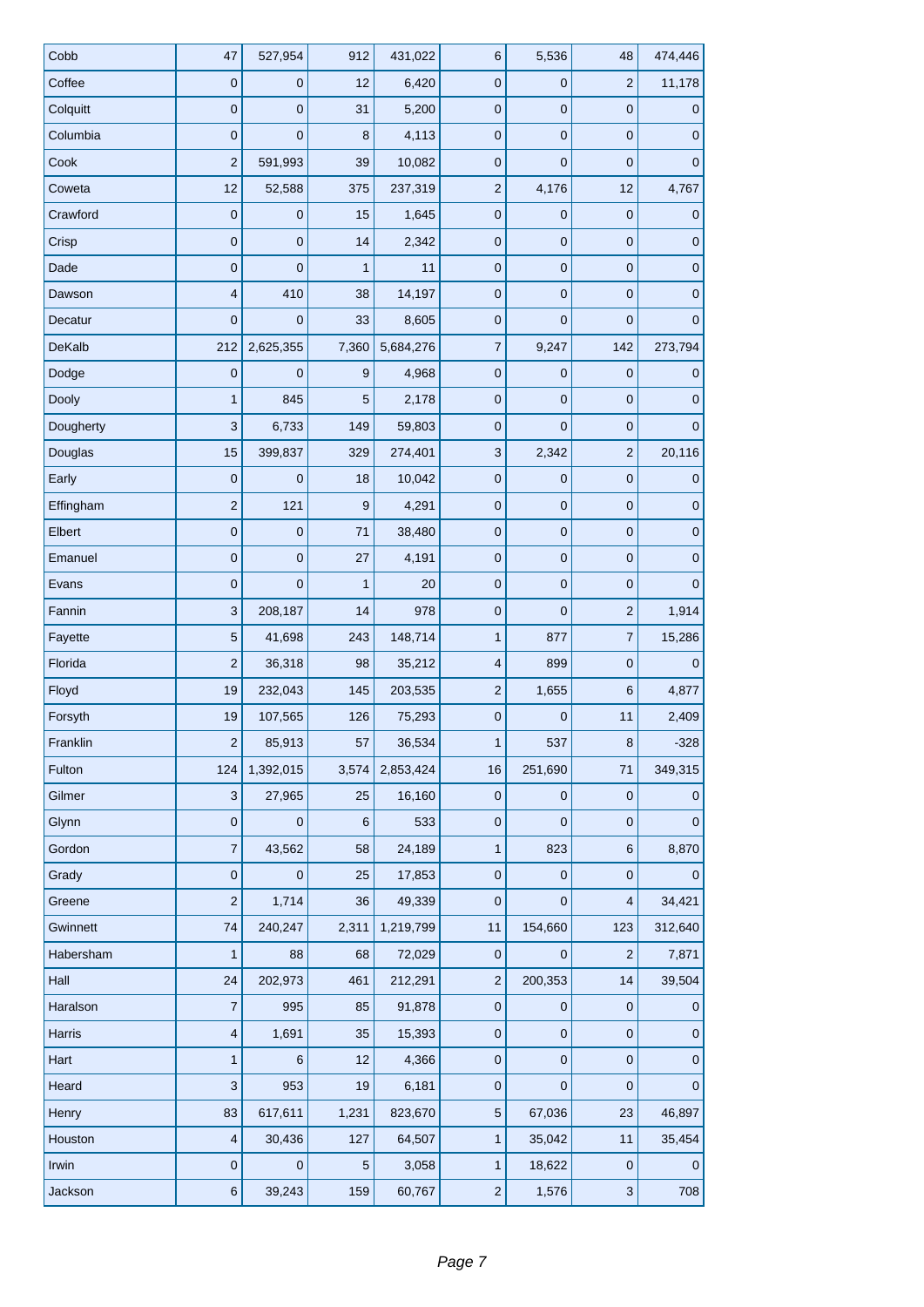| Jasper             | $\mathbf 2$    | 13           | 37               | 20,639      | $\mathbf{1}$ | 6,273          | 0                         | $\pmb{0}$      |
|--------------------|----------------|--------------|------------------|-------------|--------------|----------------|---------------------------|----------------|
| <b>Jeff Davis</b>  | $\mathbf{3}$   | 22,373       | 3                | 143         | $\mathbf 0$  | $\mathbf 0$    | $\pmb{0}$                 | $\pmb{0}$      |
| Jefferson          | $\mathbf 0$    | $\mathbf 0$  | 13               | 2,028       | $\pmb{0}$    | $\mathbf 0$    | $\mathbf 0$               | $\pmb{0}$      |
| Johnson            | $\pmb{0}$      | $\mathbf 0$  | $\overline{7}$   | 672         | $\pmb{0}$    | $\mathbf 0$    | 0                         | $\pmb{0}$      |
| Jones              | $\pmb{0}$      | $\mathbf 0$  | 6                | 1,936       | $\pmb{0}$    | $\mathbf 0$    | $\pmb{0}$                 | $\pmb{0}$      |
| Lamar              | $\mathbf 0$    | $\mathbf 0$  | 57               | 29,302      | $\mathbf{1}$ | 802            | $\mathbf 0$               | $\pmb{0}$      |
| Lanier             | $\pmb{0}$      | $\mathbf 0$  | 1                | 46          | $\pmb{0}$    | $\mathbf 0$    | 0                         | $\mathbf 0$    |
| Laurens            | $\pmb{0}$      | $\mathbf{0}$ | 41               | 78,235      | $\mathbf 0$  | $\pmb{0}$      | $\mathbf{1}$              | 72             |
| Lee                | $\pmb{0}$      | $\mathbf 0$  | 39               | 14,846      | $\pmb{0}$    | $\mathbf 0$    | $\mathbf{1}$              | 4,704          |
| Liberty            | $\mathbf 0$    | $\mathbf 0$  | 6                | 793         | $\pmb{0}$    | $\mathbf 0$    | 0                         | $\mathbf 0$    |
| Lowndes            | $\mathbf 2$    | 509          | 79               | 32,893      | $\mathbf 0$  | $\pmb{0}$      | $\pmb{0}$                 | $\mathbf 0$    |
| Lumpkin            | $\mathbf{1}$   | 831          | 26               | 6,312       | $\pmb{0}$    | $\mathbf 0$    | $\mathbf{1}$              | 3,269          |
| Macon              | $\pmb{0}$      | $\mathbf 0$  | 14               | 984         | $\pmb{0}$    | $\mathbf 0$    | 0                         | $\overline{0}$ |
| Madison            | $\pmb{0}$      | $\pmb{0}$    | 50               | 11,543      | $\pmb{0}$    | $\pmb{0}$      | $\ensuremath{\mathsf{3}}$ | 1,022          |
| Marion             | $\mathbf{0}$   | $\mathbf 0$  | 5                | 262         | $\pmb{0}$    | $\mathbf 0$    | 0                         | 0              |
| <b>McDuffie</b>    | $\pmb{0}$      | $\mathbf 0$  | $\mathbf{1}$     | 9           | $\pmb{0}$    | $\mathbf 0$    | $\mathbf 0$               | $\mathbf 0$    |
| McIntosh           | $\pmb{0}$      | $\mathbf 0$  | $\mathbf 0$      | $\mathbf 0$ | $\pmb{0}$    | $\mathbf 0$    | 16                        | 29,963         |
| Meriwether         | $\mathbf{1}$   | 2,175        | 52               | 30,394      | $\pmb{0}$    | $\mathbf 0$    | $\mathbf 2$               | 410            |
| Miller             | $\pmb{0}$      | $\mathbf 0$  | 1                | 3,299       | $\pmb{0}$    | $\mathbf 0$    | 0                         | $\mathbf 0$    |
| Mitchell           | $\pmb{0}$      | $\mathbf 0$  | 41               | 12,993      | $\pmb{0}$    | $\pmb{0}$      | $\pmb{0}$                 | $\mathbf 0$    |
| Monroe             | $\overline{c}$ | 128          | 21               | 11,691      | $\mathbf 0$  | $\mathbf 0$    | $\mathbf{1}$              | 513            |
| Montgomery         | $\mathbf 0$    | 0            | 18               | 4,878       | $\pmb{0}$    | 0              | $\mathbf 0$               | 0              |
| Morgan             | 5              | 53,914       | 30               | 27,737      | $\pmb{0}$    | $\mathbf 0$    | $\pmb{0}$                 | $\pmb{0}$      |
| Murray             | 1              | 11,676       | 27               | 9,083       | $\pmb{0}$    | $\overline{0}$ | $\mathbf 1$               | 29             |
| Muscogee           | 11             | 351,230      | 378              | 188,888     | $\mathbf 2$  | 5,323          | 5                         | 5,897          |
| Newton             | 48             | 288,551      | 735              | 466,992     | 4            | 3,107          | $\bf8$                    | 16,870         |
| North Carolina     | 8              | 224,699      | 58               | 68,137      | $\pmb{0}$    | $\pmb{0}$      | 1                         | 4,591          |
| Oconee             | $\mathbf 0$    | 0            | 23               | 6,442       | $\pmb{0}$    | 0              | $\mathbf 0$               | 0              |
| Oglethorpe         | $\mathbf 0$    | $\pmb{0}$    | 18               | 31,539      | $\pmb{0}$    | $\mathbf 0$    | $\pmb{0}$                 | $\mathbf 0$    |
| Other Out of State | 31             | 425,363      | 431              | 605,759     | $\mathbf 0$  | $\overline{0}$ | $\mathbf{3}$              | 1,268          |
| Paulding           | 8              | 21,370       | 253              | 94,247      | $\mathbf 1$  | 3,045          | $\overline{\mathbf{4}}$   | 532            |
| Peach              | $\mathbf{1}$   | 37,202       | 96               | 23,826      | $\pmb{0}$    | $\mathbf 0$    | $\pmb{0}$                 | $\mathbf{0}$   |
| Pickens            | 1              | 3,692        | 66               | 54,683      | $\pmb{0}$    | $\mathbf 0$    | $\overline{\mathcal{I}}$  | 2,260          |
| Pierce             | $\pmb{0}$      | 0            | $\boldsymbol{9}$ | 619         | $\pmb{0}$    | $\mathbf{0}$   | $\pmb{0}$                 | $\mathbf 0$    |
| Pike               | $\mathbf 0$    | $\mathbf 0$  | 39               | 35,161      | $\mathbf{1}$ | 19,782         | $\pmb{0}$                 | 0              |
| Polk               | $\overline{c}$ | 354          | 91               | 54,340      | $\mathbf 0$  | $\mathbf 0$    | $\mathsf{O}\xspace$       | $\pmb{0}$      |
| Pulaski            | $\mathbf 0$    | $\mathbf 0$  | 13               | 20,043      | $\pmb{0}$    | $\mathbf 0$    | $\mathbf 0$               | $\mathbf 0$    |
| Putnam             | $\mathbf{3}$   | 383          | 15               | 9,194       | $\pmb{0}$    | $\mathbf 0$    | $\pmb{0}$                 | $\pmb{0}$      |
| Quitman            | $\mathbf 0$    | $\mathbf 0$  | 11               | 2,007       | $\pmb{0}$    | $\mathbf 0$    | $\pmb{0}$                 | $\mathbf 0$    |
| Rabun              | $\pmb{0}$      | 0            | 24               | 23,069      | $\pmb{0}$    | $\mathbf 0$    | $\pmb{0}$                 | 0              |
| Randolph           | $\pmb{0}$      | $\pmb{0}$    | 6                | 712         | $\pmb{0}$    | $\mathbf 0$    | $\mathsf 0$               | $\mathbf 0$    |
| Richmond           | $\mathbf 0$    | $\pmb{0}$    | 87               | 35,632      | $\mathbf 0$  | $\pmb{0}$      | 6                         | 33,295         |
| Rockdale           | 16             | 150,531      | 618              | 370,525     | $\mathbf 0$  | $\mathbf 0$    | 12                        | 8,275          |
| Schley             | $\pmb{0}$      | $\pmb{0}$    | 1                | 69          | $\pmb{0}$    | $\pmb{0}$      | $\pmb{0}$                 | $\pmb{0}$      |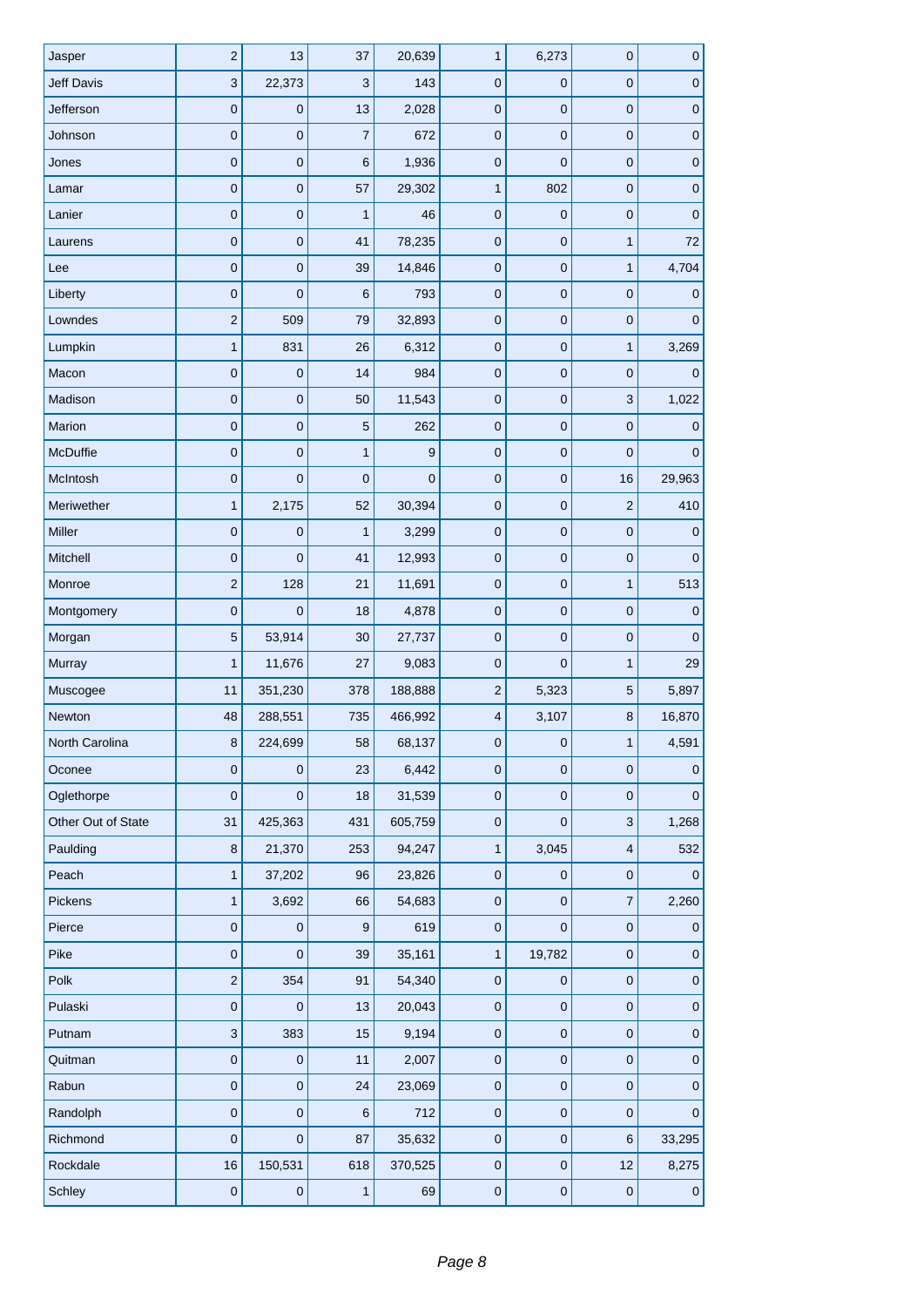| Screven         | $\mathbf 0$               | $\mathbf 0$      | $\mathbf 2$             | 5,405             | $\mathbf 0$    | $\overline{0}$ | $\mathbf 0$         | $\pmb{0}$    |
|-----------------|---------------------------|------------------|-------------------------|-------------------|----------------|----------------|---------------------|--------------|
| Seminole        | $\mathbf 0$               | $\mathbf 0$      | $\overline{2}$          | 114               | $\pmb{0}$      | $\overline{0}$ | $\mathbf 0$         | $\mathbf 0$  |
| South Carolina  | 10                        | 103,422          | 80                      | 163,732           | $\mathbf{1}$   | 33,281         | 14                  | 46,033       |
| Spalding        | 10                        | 45,983           | 423                     | 215,519           | $\mathbf{1}$   | 2,388          | $\mathbf 2$         | 1,829        |
| Stephens        | $\overline{4}$            | 33,332           | 81                      | 32,556            | $\mathbf{1}$   | 768            | $\overline{c}$      | 6,909        |
| <b>Stewart</b>  | $\mathbf 0$               | $\mathbf 0$      | $\overline{2}$          | 13                | $\mathbf 0$    | $\overline{0}$ | $\pmb{0}$           | 0            |
| Sumter          | $\mathbf 0$               | $\mathbf 0$      | 33                      | 9,931             | $\mathbf 0$    | $\mathbf 0$    | $\mathbf 0$         | $\mathbf 0$  |
| Talbot          | $\mathbf 0$               | $\mathbf 0$      | 10                      | 541               | $\mathbf 0$    | $\mathbf 0$    | $\mathsf{O}\xspace$ | 0            |
| <b>Tattnall</b> | $\mathbf{3}$              | 3,251            | 10                      | 1,601             | $\mathbf 0$    | $\overline{0}$ | 0                   | $\mathbf{0}$ |
| Taylor          | $\mathbf 0$               | $\mathbf 0$      | 138                     | 80,010            | $\overline{c}$ | 1,617          | $\mathbf 2$         | 1,548        |
| <b>Telfair</b>  | $\pmb{0}$                 | $\mathbf 0$      | $\mathbf 2$             | 111               | $\mathbf 0$    | $\mathbf 0$    | $\mathsf{O}\xspace$ | $\mathbf 0$  |
| Tennessee       | $\mathbf{1}$              | 165              | 6                       | 4,531             | $\mathbf 0$    | $\overline{0}$ | 0                   | $\Omega$     |
| Terrell         | 8                         | 302,674          | 101                     | 96,666            | $\pmb{0}$      | $\overline{0}$ | $\overline{5}$      | 16,647       |
| Thomas          | $\mathbf 0$               | $\mathbf 0$      | 35                      | 14,042            | $\mathbf{1}$   | 1,211          | $\pmb{0}$           | $\mathbf{0}$ |
| Tift            | $\mathbf{1}$              | 36,412           | 58                      | 13,283            | $\mathbf 0$    | $\Omega$       | $\sqrt{5}$          | 33,033       |
| Toombs          | $\ensuremath{\mathsf{3}}$ | 13,842           | 62                      | 13,826            | $\mathbf{1}$   | 544            | $\mathbf{1}$        | 197          |
| <b>Towns</b>    | $\mathbf 2$               | 116,149          | 15                      | 5,705             | $\mathbf 0$    | $\overline{0}$ | 0                   | $\mathbf{0}$ |
| Treutlen        | $\mathbf 0$               | $\mathbf 0$      | $\overline{5}$          | 167               | $\mathbf 0$    | $\overline{0}$ | 0                   | $\mathbf{0}$ |
| Troup           | 16                        | 75,910           | 269                     | 144,402           | 4              | 3,163          | $\mathbf 2$         | 1,202        |
| Turner          | $\mathbf 0$               | $\mathbf 0$      | $\overline{7}$          | 1,215             | $\pmb{0}$      | $\mathbf 0$    | $\pmb{0}$           | $\mathbf 0$  |
| Twiggs          | $\mathbf 0$               | $\mathbf 0$      | $\overline{\mathbf{4}}$ | 4,320             | $\mathbf 0$    | $\overline{0}$ | $\pmb{0}$           | $\mathbf{0}$ |
| Union           | $\mathbf 0$               | $\mathbf 0$      | $\overline{7}$          | 2,240             | $\mathbf 0$    | $\overline{0}$ | $\mathbf 0$         | $\mathbf{0}$ |
| Upson           | $\mathbf 0$               | $\pmb{0}$        | 72                      | 64,111            | $\mathbf{1}$   | 3,728          | 6                   | 5,219        |
| Walker          | $\mathbf{1}$              | $\overline{0}$   | 32                      | 9,660             | $\mathbf 0$    | $\overline{0}$ | $\mathbf 0$         | $\Omega$     |
| Walton          | 19                        | 137,324          | 550                     | 260,633           | $\mathbf 0$    | $\mathbf 0$    | 8                   | 1,915        |
| Ware            | $\pmb{0}$                 | $\mathbf 0$      | $\mathbf 2$             | 237               | 0              | $\mathbf 0$    | $\pmb{0}$           | $\pmb{0}$    |
| Washington      | $\mathbf 0$               | 0                | 18                      | 4,571             | $\pmb{0}$      | $\pmb{0}$      | 1                   | 145          |
| Wayne           | $\mathbf 0$               | 0                | 21                      | 6,296             | 0              | $\mathbf 0$    | $\pmb{0}$           | 0            |
| Wheeler         | $\pmb{0}$                 | $\pmb{0}$        | $\mathbf{1}$            | 3,048             | $\mathbf 0$    | $\mathbf 0$    | $\pmb{0}$           | $\mathbf 0$  |
| White           | $\mathbf{1}$              | 10,504           | 57                      | 34,784            | $\mathbf 2$    | 1,308          | $\mathbf 2$         | 1,212        |
| Whitfield       | $\overline{2}$            | 44,909           | 81                      | 39,370            | $\overline{c}$ | 60,989         | 13                  | 106,375      |
| Wilcox          | $\mathbf 1$               | 555              | 18                      | 5,096             | $\mathbf 0$    | $\pmb{0}$      | $\pmb{0}$           | $\mathbf 0$  |
| Wilkes          | $\pmb{0}$                 | 0                | 1                       | 3,201             | $\pmb{0}$      | $\mathbf 0$    | $\pmb{0}$           | 0            |
| Wilkinson       | $\mathbf{1}$              | 2,663            | 20                      | 8,755             | $\pmb{0}$      | $\mathbf 0$    | $\pmb{0}$           | 0            |
| Worth           | $\overline{0}$            | $\mathbf 0$      | 22                      | 5,353             | $\mathbf 0$    | $\mathbf{0}$   | $\mathbf 0$         | 0            |
| <b>Total</b>    |                           | 1,076 12,601,214 |                         | 27,660 18,412,720 | 113            | 2,440,628      | 847                 | 2,963,229    |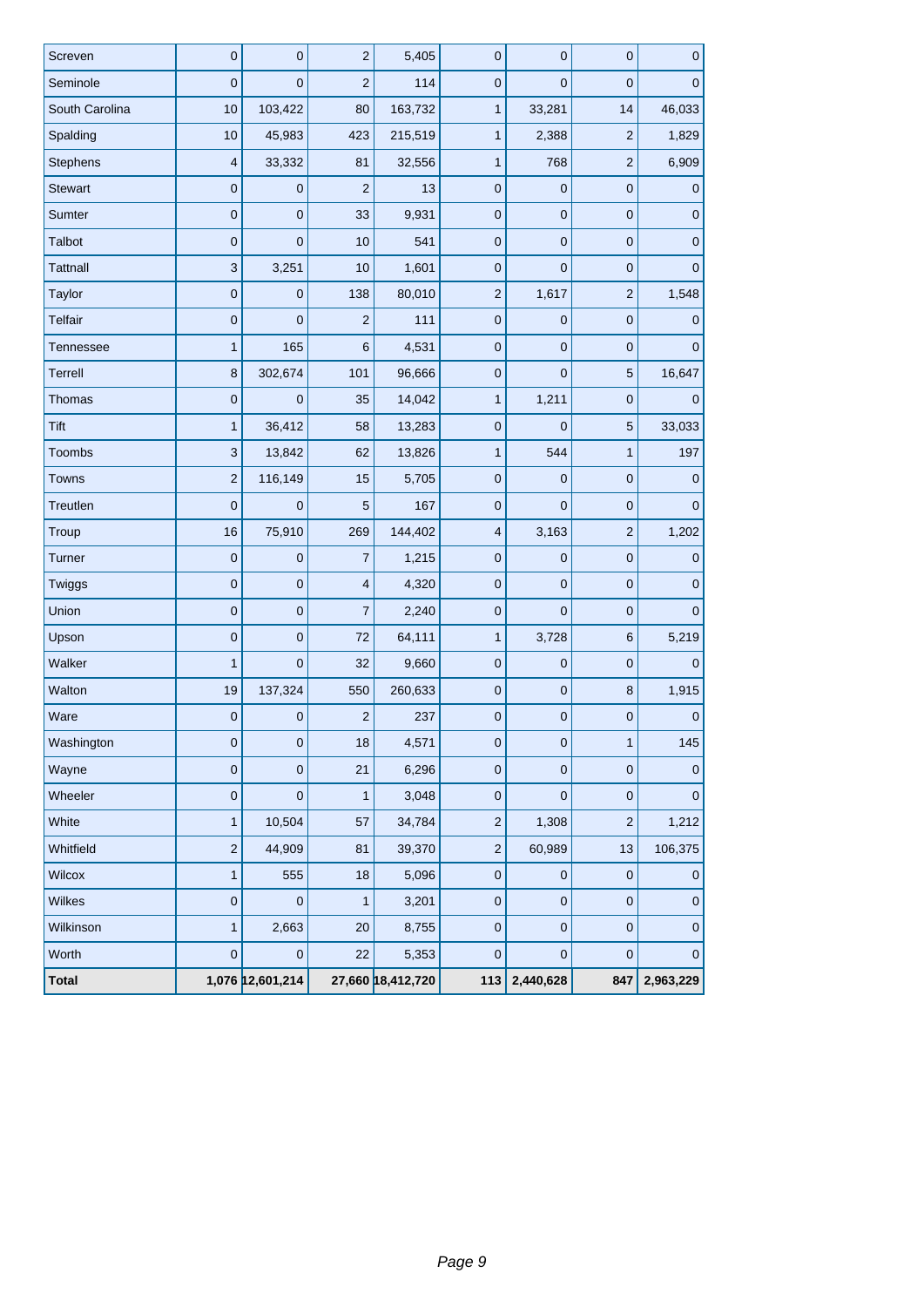## **Indigent Care Trust Fund Addendum**

#### **1. Indigent Care Trust Fund**

 Did your hospital receive funds from the Indigent Care Trust Fund during its Fiscal Year 2019? (Check box if yes.)  $\square$ 

#### **2. Amount Charged to ICTF**

Indicate the amount charged to the ICTF by each State Fiscal Year (SFY) and for each of the patient categories indicated below during Hospital Fiscal Year 2019.

|           | <b>Patient Category</b>                                                 | <b>SFY 2018</b> | <b>SFY2019</b> | <b>SFY2019</b> |
|-----------|-------------------------------------------------------------------------|-----------------|----------------|----------------|
|           |                                                                         | 7/1/17-6/30/18  | 7/1/18-6/30/19 | 7/1/19-6/30/20 |
|           | A. Qualified Medically Indigent Patients with incomes up to 125% of the |                 | 14,562,633     | 16,451,066     |
|           | Federal Poverty Level Guidelines and served without charge.             |                 |                |                |
| <b>B.</b> | Medically Indigent Patients with incomes between 125% and 200% of       |                 | 2,098,748      | 3,305,110      |
|           | the Federal Poverty Level Guidelines where adjustments were made to     |                 |                |                |
|           | patient amounts due in accordance with an established sliding scale.    |                 |                |                |
|           | Other Patients in accordance with the department approved policy.       |                 |                | $\Omega$       |

## **3. Patients Served**

Indicate the number of patients served by SFY.

| <b>SFY 2018</b> | <b>SFY2019</b> | <b>SFY2019</b> |
|-----------------|----------------|----------------|
| 7/1/17-6/30/18  | 7/1/18-6/30/19 | 7/1/19-6/30/20 |
|                 | 7,961,         | 10,012         |

## **Reconciliation Addendum**

 **This section is printed in landscape format on a separate PDF file.**

#### **Nurse Employment Addendum**

 **This section is printed on a separate PDF file.**